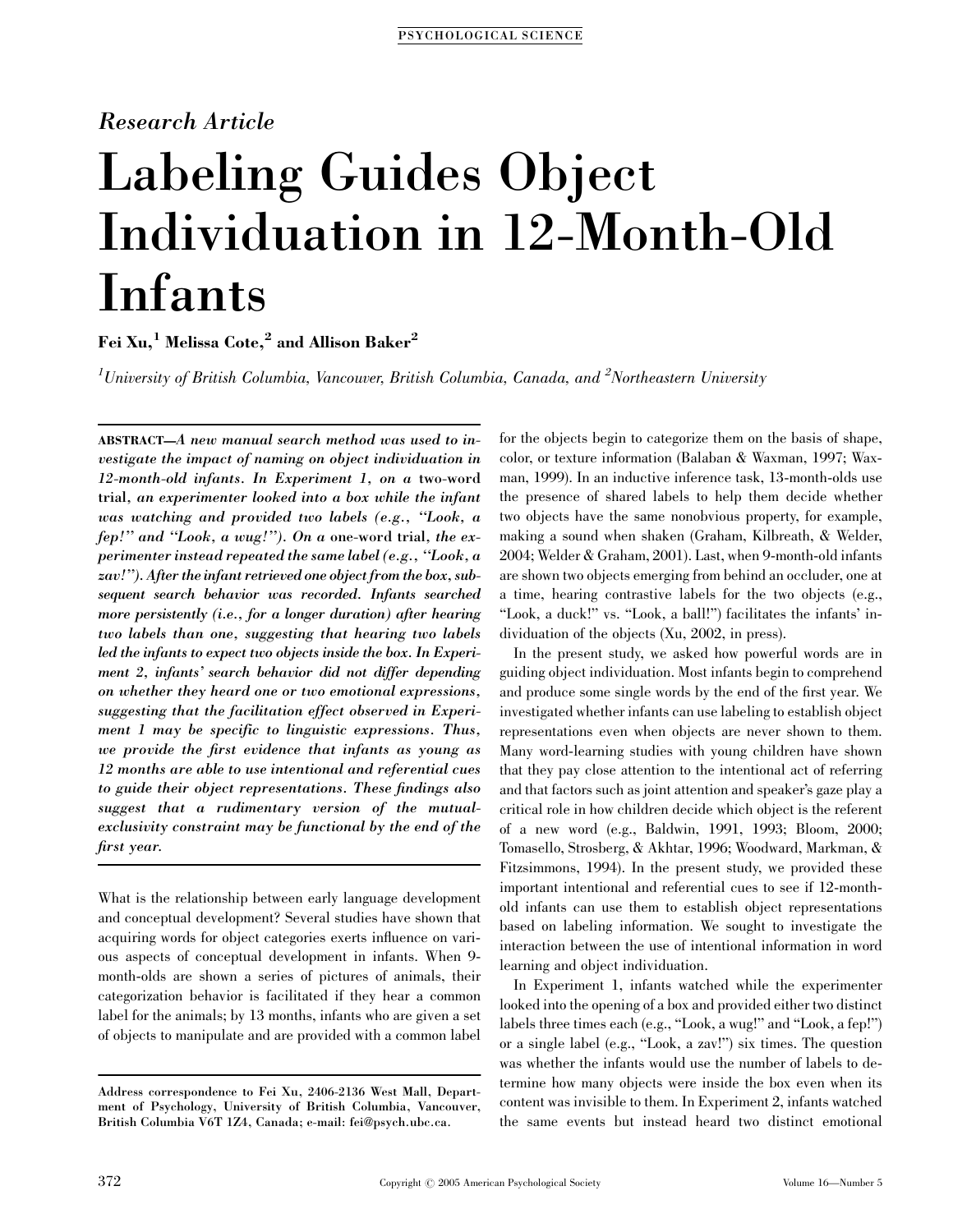expressions (e.g., "Aah!" and "Eew!") or a single emotional expression (e.g., ''Wow!''). The question was whether these expressions would have the same effect as words did in Experiment 1. For adults, only words are symbols that stand in for categories or individual objects, whereas emotional expressions allow for the expression of attitudes (e.g., likes and dislikes) toward objects. Twelve-month-old infants have been shown to be sensitive to the emotional valence of these expressions (Moses, Baldwin, Rosicky, & Tidball, 2001).

# EXPERIMENT 1

# Method

#### **Participants**

Sixteen full-term 12-month-old infants participated in this study (mean age  $= 11$  months 28 days, range  $= 11$  months 10 days to 12 months 12 days; 9 boys and 7 girls). Two additional infants were excluded for fussiness and 2 for failing to reach into the box during the study. All infants were recruited from the greater Boston area. Parents were contacted by letters and follow-up telephone calls. Infants received a small gift (sippy cup, bib, or T-shirt) for their participation.

# Materials and Apparatus

A box measuring 10 in.  $\times$  6 in.  $\times$  15 in. (width  $\times$  height  $\times$ length) was constructed out of foam core. The front and the back of the box each had an opening that measured 8 in.  $\times$  5 in. The front opening was covered with white spandex, which had a horizontal slit through the center. The content of the box was not visible to the infant when this cover was in place. The back of the box was covered with a black cloth flap.

All of the objects used were small and could be easily grasped by an infant. A plastic blue turtle was used during the familiarization phase. Four familiar objects (chosen out of 12: duck, dog, shoe, keys, bottle, book, car, banana, cup, ball, toy baby, and spoon) and 4 unfamiliar objects (blue-and-gray star, orange teether, yellow top, and pink kaleidoscope) were used on the test trials.

Each infant sat in front of a low table on a parent's lap during the study. The experimenter sat on one side of the infant. One video camera recorded the infant's responses from the side and was used for coding the infant's search behavior. Another camera recorded the experimenter, the infant, and the parent.

# Design and Procedure

The experiment consisted of one familiarization trial and eight test trials. The familiarization trial was included to get the infant acquainted with reaching into the box. During the familiarization trial, the experimenter looked into the box and said, ''Look at that!'' The experimenter then reached into the box, pulled out the blue turtle, and said, ''Look at that!'' She then placed the turtle back into the box, and the box was pushed forward toward

the infant. The infant was allowed to reach into the box (which he or she could not see into) and retrieve the object. If the infant did not retrieve the object, the experimenter verbally encouraged him or her to try. Once the infant retrieved the object, the box was pushed away. After the infant played with the turtle for 5 s, the object was taken away. The experimenter then shook the box and said, ''It's empty! There's nothing in here.'' The box was then removed from the table. The eight test trials followed.

Before the study started, parents were asked to fill out a language questionnaire that listed the 12 objects under consideration to be used as the familiar objects in the test phase. The parents were asked whether their infants comprehended any words for the objects and to rate their confidence in their children's comprehension of those words using a scale from 1 to 5. They were also asked to indicate how often their children saw or played with each kind of object. The 4 objects that received the highest confidence ratings for comprehension were chosen as the familiar objects for the study. These objects were labeled with correct labels, and the 4 unfamiliar objects were labeled with nonsense words (wug, bif, zav, fep, dak, or blick).

Each infant received four pairs of test trials; each pair consisted of a one-word trial and a two-word trial. Two pairs used familiar objects, and two used unfamiliar objects. The order of familiar- and unfamiliar-object trial pairs, the labels used, and the object in the box were counterbalanced across infants.

On a two-word trial, the experimenter used her hands to open the spandex that covered the front of the box and looked in while the infant watched. The experimenter said each of the two words three times in infant-directed speech (e.g., ''Look, a dog! I see a ball! A dog! A ball! I see a dog! Look, a ball''; Fig. 1). The experimenter looked at the infant after each utterance to make sure that the infant was focused on the experimenter and the box. The box was then pushed forward, and the infant was allowed to reach in. The box always contained just one object (e.g., a toy dog). Once the object was taken out of the box, the box was pulled away from the infant. The infant played with the object for 5 s while the experimenter said in a neutral tone, "Look at that! Look what you got. Can I see that?" The object was then taken away, and the box was pushed forward and stayed within reaching distance of the infant for 10 s. The infant's search behavior during these 10 s was recorded. The box was then taken away to end the trial.

On a one-word trial, the procedure was identical to that of the two-word trial except that the experimenter uttered each object label six times (e.g., ''Look, a car! I see a car! A car! A car! I see a car! Look, a car!'').

If the infants could use the number of labels to infer how many objects were inside the box, then they should have searched more persistently (as measured by duration of search) on twoword trials than on one-word trials after retrieving the first object. That is, if the infants had expected a second object inside the box (on two-word trials) but found the box empty (because the box always contained only one object), they should have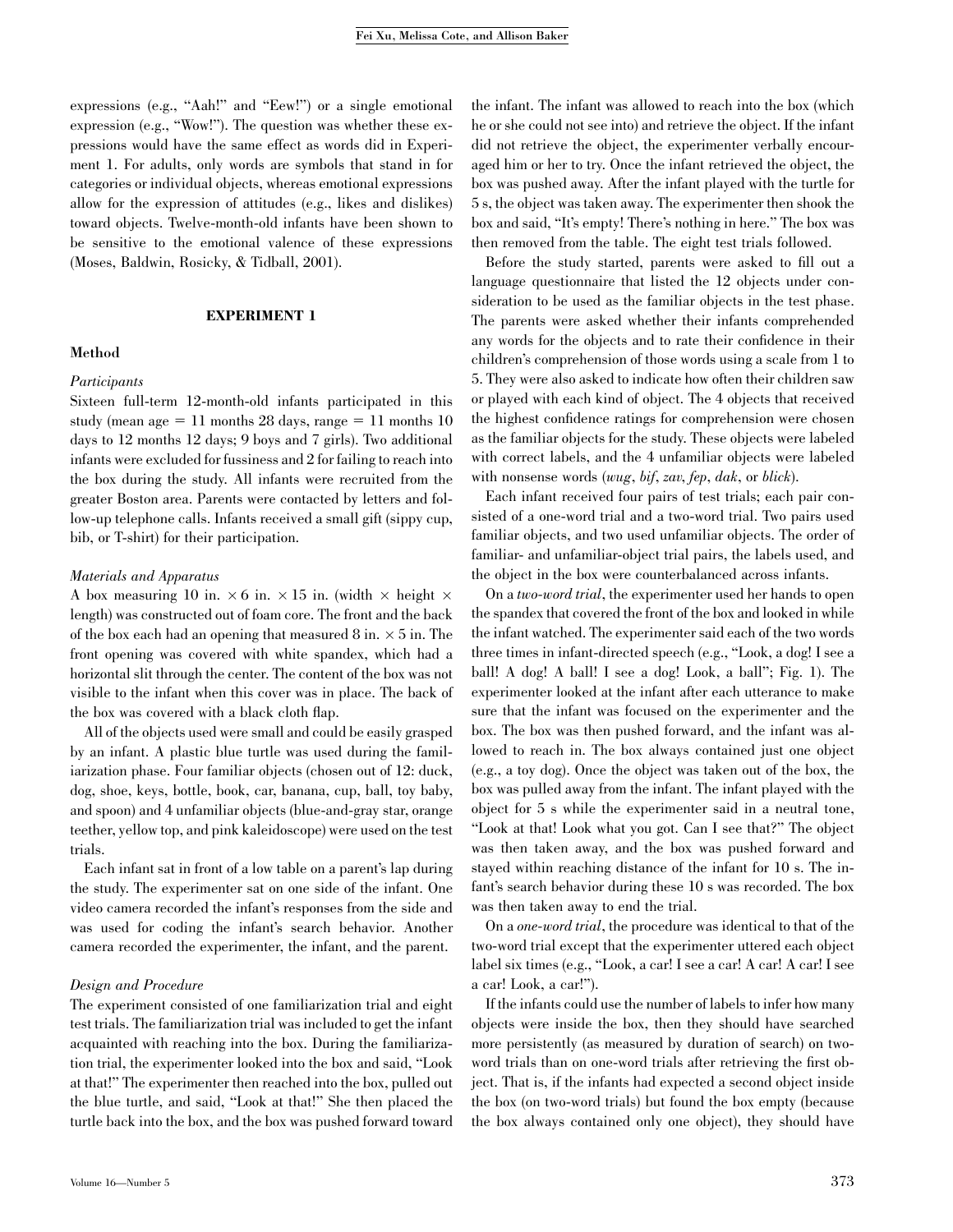

Fig. 1. Schematic representation of the two-word and one-word trials in Experiment 1.

searched persistently for the second object. In contrast, if the infants had expected only one object in the box (on one-word trials) and found the box empty, they should have searched cursorily (because there was nothing else to do) but given up quickly.

# Data Analysis

Duration of search was coded from the videotape. The critical question was whether infants searched longer on the two-word trials than on the one-word trials after they had retrieved one object from the box and the box was empty. As in previous studies (Van de Walle, Carey, & Prevor, 2000; Xu & Baker, in press), an infant was considered to be searching inside the box when the third knuckles of the infant's hand were inside the slit in the spandex that covered the front opening of the box. Observers were unaware of the order of test trials and of the trial types.

# Results and Discussion

Infants searched more persistently in the empty box on the twoword trials ( $M = 2.3$  s,  $SD = 1.5$ ) than on the one-word trials  $(M = 1.7 \text{ s}, SD = 1.2), t(15) = 2.24, p < .05, d = 1.15 \text{ (a rather)}$ large effect size; see Fig. 2). Performance did not differ between the familiar and unfamiliar objects,  $F(1, 60) = 0.367$ ,  $p = .54$ . On a nonparametric test, 13 of the 16 infants searched longer on the two-word trials than on the one-word trials (Wilcoxon  $p < .05$ ).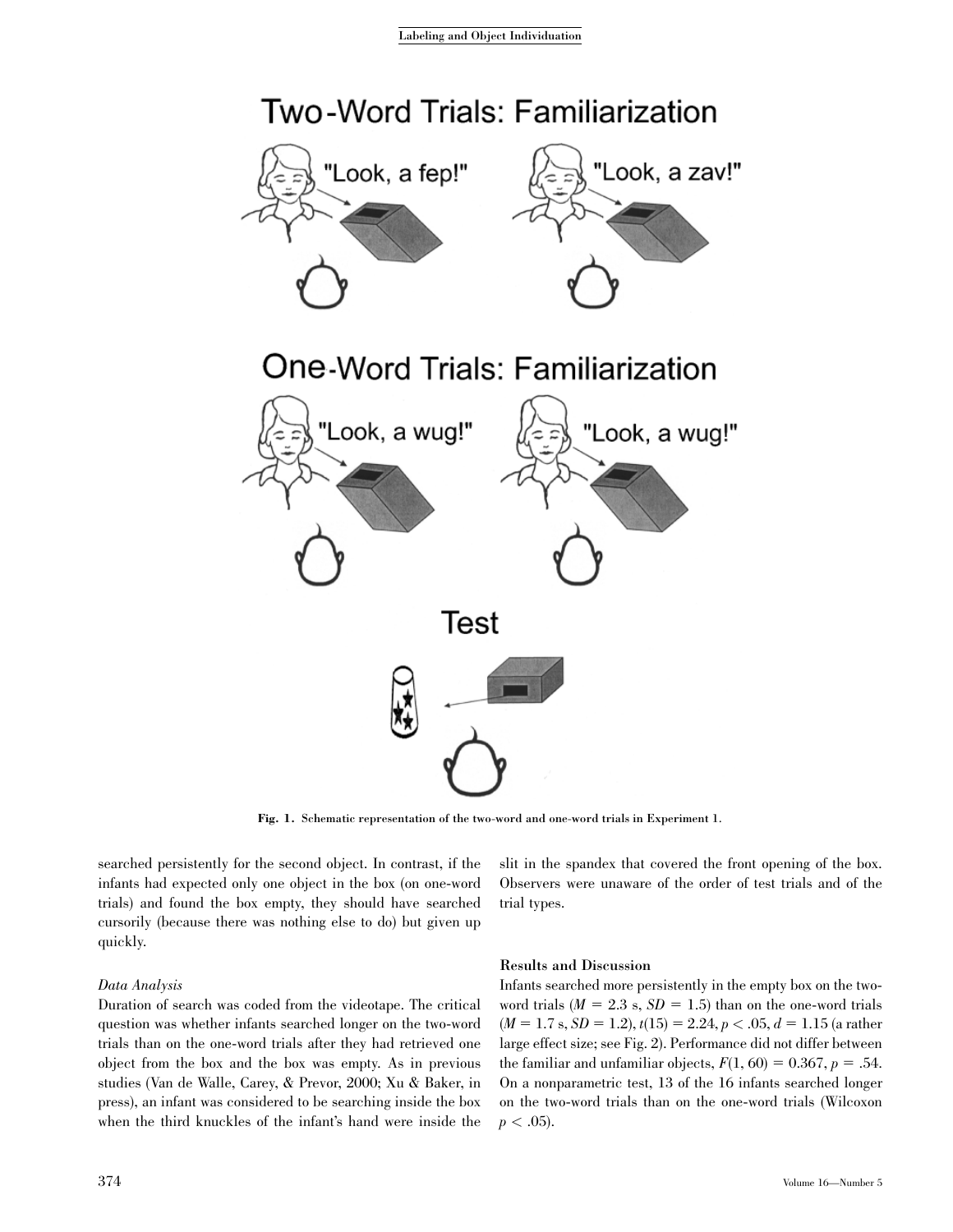

Fig. 2. Mean search times on one-word and two-word trials in Experiments 1 and 2.

Infants were able to use the number of labels used referentially to determine the number of objects that should have been inside the box. They searched 35% longer on the two-word trials than on the one-word trials when they found the box empty after they retrieved one object from inside the box. Their performance did not differ between known words (according to parental report) and novel words, suggesting that by 12 months, infants already have a general expectation that distinct words refer to distinct objects. To further explore whether these effects might be specific to linguistic expressions, in Experiment 2 we investigated whether emotional expressions, used in identical conditions, also help infants establish object representations.

#### EXPERIMENT 2

# Method

Sixteen full-term 12-month-old infants participated in this study (mean age  $= 12$  months 1 day, range  $= 11$  months 14 days to 12 months 18 days; half boys and half girls). Two additional infants were excluded for fussiness and 3 for failing to reach.

The design and procedure were the same as in Experiment 1 except for the following. On the two-word trials, two emotional expressions, rather than two labels, were used (either ''Aah!'' and ''Eew!'' or ''Wow!'' and ''Yuck!''—with positive and negative valence, respectively). The experimenter uttered the two emotional expressions three times each while looking into the box (e.g., "Aah!" "Eew!" "Aah!" "Eew!" "Aah!" "Eew!"). The expressions were exaggerated to convey the emotional valence, and the experimenter's facial expressions matched the valence of the vocal expressions. On the one-word trials, one of the four emotional expressions was uttered a total of six times.

If infants can use the number of emotional expressions they hear to infer how many objects should be involved in an event, then they should have searched more persistently (as measured by duration of search) on the two-word trials than on the oneword trials after retrieving one object from inside the box.

# Results and Discussion

Infants did not search more persistently on the two-word trials  $(M = 1.4$  s,  $SD = 1.1)$  than on the one-word trials  $(M = 1.5$  s,  $SD = 1.3$ ) when they found the box empty after retrieving one object (see Fig. 2),  $t(1, 15) = 0.325$ ,  $p = .65$ . On a nonparametric test, 5 of the 16 infants searched longer on the two-word trials than on the one-word trials (Wilcoxon  $p > 0.1$ ). A chisquare test comparing Experiments 1 and 2 yielded a statistically reliable difference ( $p < .005$ ,  $\phi = 1.44$ ).

Although emotional expressions are, like words, intentional and allow people to express their attitudes toward objects or events, they did not help infants determine the number of objects inside the box. These results may be explained in terms of the different functions of words for object categories and emotional expressions. Although two people may have very different attitudes toward, say, broccoli and spiders—one might say "Aah!" upon seeing these objects, whereas the other might say ''Eew!''—both people nevertheless use the words broccoli and spider to refer to these categories or instances of them. Similarly, a person's attitude toward broccoli may be different in different situations—on one occasion, the person might say "Aah" toward broccoli and on another occasion the same person might say "Eew"—but the person would always use the word *broccoli* to refer to this vegetable. Thus, one important difference between words and emotional expressions may be that only words are symbols that are shared by a community of speakers (i.e., the principle of conventionality; Clark, 1983). Furthermore, distinct labels tend to refer to distinct object categories. The use of emotional expressions, in contrast, is much more idiosyncratic and changeable over time.

# GENERAL DISCUSSION

Two experiments examined the effect of intentional and referential information in naming (e.g., speaker's gaze and communicative intent) on how infants establish representations of distinct objects in an event. Twelve-month-old infants were able to use the number of labels to determine the number of objects inside a box whose content was invisible to them, both when the objects and words involved were familiar and when they were unfamiliar. This effect may be specific to linguistic expressions, as the number of emotional expressions used did not help infants establish the number of objects inside the box. Thus, we provide the first evidence that naming, when presented with abundant intentional and referential cues, can guide the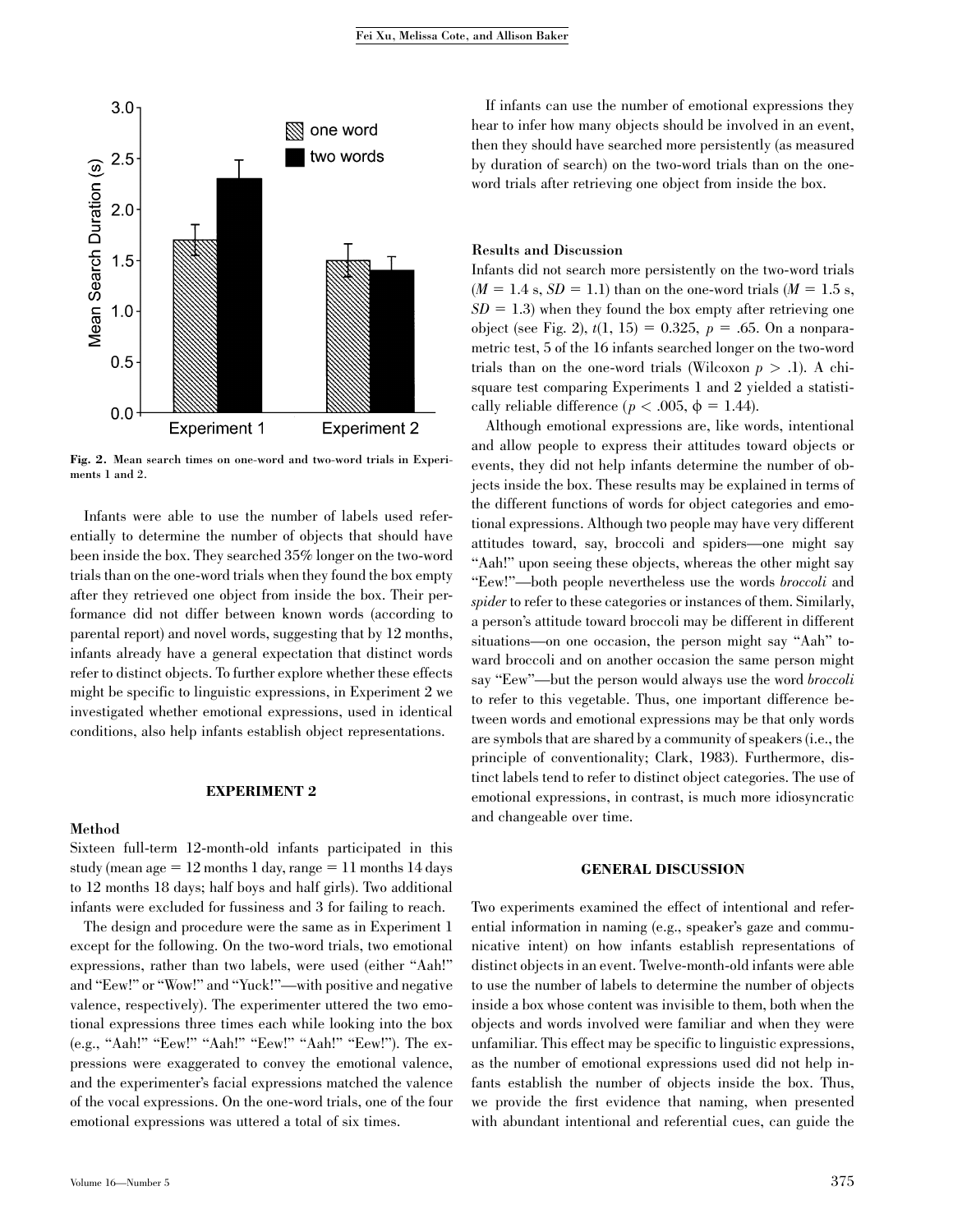process of establishing distinct objects in an event for infants as young as 12 months.

Using the presence of two words to infer the presence of two objects requires at least some rudimentary version of the mutual-exclusivity assumption (Markman, 1989; Markman, Wasow, & Hansen, 2003). If the infants had thought that two words could refer to the same object, they would not have searched longer for a second object on the two-word trials than on the one-word trials in Experiment 1. Our findings suggest that the mutual-exclusivity assumption may be functional as early as 12 months. Furthermore, in Experiment 2, the number of emotional expressions did not help infants decide how many objects were inside the box, even though the contextual information was identical to that of Experiment 1. This was a surprising result because the pragmatics of the situation was the same in the two experiments. Diesendruck and Markson (2001) suggested that the mutual-exclusivity constraint is best construed as a pragmatic constraint, as opposed to a constraint that is specific to word learning. In a standard experiment testing for mutual exclusivity, children are presented with two objects one for which they have a name, such as a cup, and one for which they do not have a name, such as a garlic press. They are then asked to give the experimenter, for example, ''the zav.'' The typical preschooler picks up the object for which he or she does not have a name (the garlic press). The pragmatic account says that the child's behavior is explained by a Gricean principle (Grice, 1975): If the experimenter had wanted the cup, he or she would have asked for ''the cup.'' Because the experimenter asked for ''the zav,'' he or she must have meant the other object. Diesendruck and Markson strengthened their argument that mutual exclusivity is not specific to words by reporting a parallel finding involving two arbitrary facts.

Our findings provide indirect evidence against a purely pragmatic account of mutual exclusivity because under identical conditions, only two words, not two emotional expressions, led the infants to establish a representation of two objects inside the box. In Experiment 1, the infants did not see either of the two objects, but they assumed that the two novel words referred to two different objects. In Experiment 2, in contrast, the infants did not assume that the two emotional expressions referred to two different objects, even though at this age infants understand the intentional and referential nature of such expressions (Moses et al., 2001). It is important to note that the words appeared in a sentence context (e.g., ''Look, a \_\_\_\_!''), whereas the emotional expressions appeared by themselves (e.g., "Aah!"), because we had decided to present these auditory stimuli in the most natural manner. However, it seems unlikely that these differences in presentation were responsible for the different results in the two experiments.

One remaining question is whether the infants interpreted the distinct words as referring to distinct kinds of objects (types) or distinct individual objects (tokens). Given the results concerning the effects of labeling on categorization in infants (e.g.,

Balaban & Waxman, 1997; Waxman, 1999) and the effects of labeling on inductive inference in infants (e.g., Welder & Graham, 2001), it is likely that the 12-month-old infants in our study interpreted the words as referring to distinct kinds of objects. Further empirical studies are needed to establish this directly. Taking together the results from studies of categorization, individuation, and inductive inference, we suggest that words may be "essence placeholders" for children who are at the beginning of language development (see also Gelman, 2003; Xu, 2002, 2003, in press). Upon hearing a word for an object, infants assume that the word refers to a kind of object, and this allows them to categorize and make inductive inferences on new objects of the same kind. Therefore, even early in development, linguistic information may exert powerful influences on conceptual development.

Acknowledgments—We thank members of the infant cognition laboratories at Northeastern University and the University of British Columbia for their help in data collection and coding. We also thank the parents and infants for their participation. This research was supported by a National Science Foundation grant (SBR-9910729) and an NSERC (Natural Sciences and Engineering Research Council of Canada) grant to F. Xu.

### **REFERENCES**

- Balaban, M., & Waxman, S. (1997). Words may facilitate categorization in 9-month-old infants. Journal of Experimental Child Psychology, 64, 3–26.
- Baldwin, D.A. (1991). Infants' contribution to the achievement of joint reference. Child Development, 63, 875–890.
- Baldwin, D.A. (1993). Infants' ability to consult the speaker for clues to word reference. Journal of Child Language, 20, 395–418.
- Bloom, P. (2000). How children learn the meanings of words. Cambridge, MA: MIT Press.
- Clark, E.V. (1983). Meanings and concepts. In J.H. Flavell & E.M. Markman (Eds.), Handbook of child psychology: Vol. III. Cognitive development (pp. 787–840). New York: John Wiley & Sons.
- Diesendruck, G., & Markson, L. (2001). Children's avoidance of lexical overlap: A pragmatic account. Developmental Psychology, 37, 630–641.
- Gelman, S.A. (2003). The essential child. Oxford, England: Oxford University Press.
- Graham, S.A., Kilbreath, C.S., & Welder, A.N. (2004). 13-month-olds rely on shared labels and shape similarity for inductive inferences. Child Development, 75, 409–427.
- Grice, P.H. (1975). Studies in the way of words. Cambridge, MA: Harvard University Press.
- Markman, E. (1989). Categorization and naming in children. Cambridge, MA: MIT Press.
- Markman, E.M., Wasow, J.L., & Hansen, M.B. (2003). Use of the mutual exclusivity assumption by young word learners. Cognitive Psychology, 47, 241–275.
- Moses, L.J., Baldwin, D.A., Rosicky, J.G., & Tidball, G. (2001). Evidence for referential understanding in the emotions domain at twelve and eighteen months. Child Development, 72, 718–735.